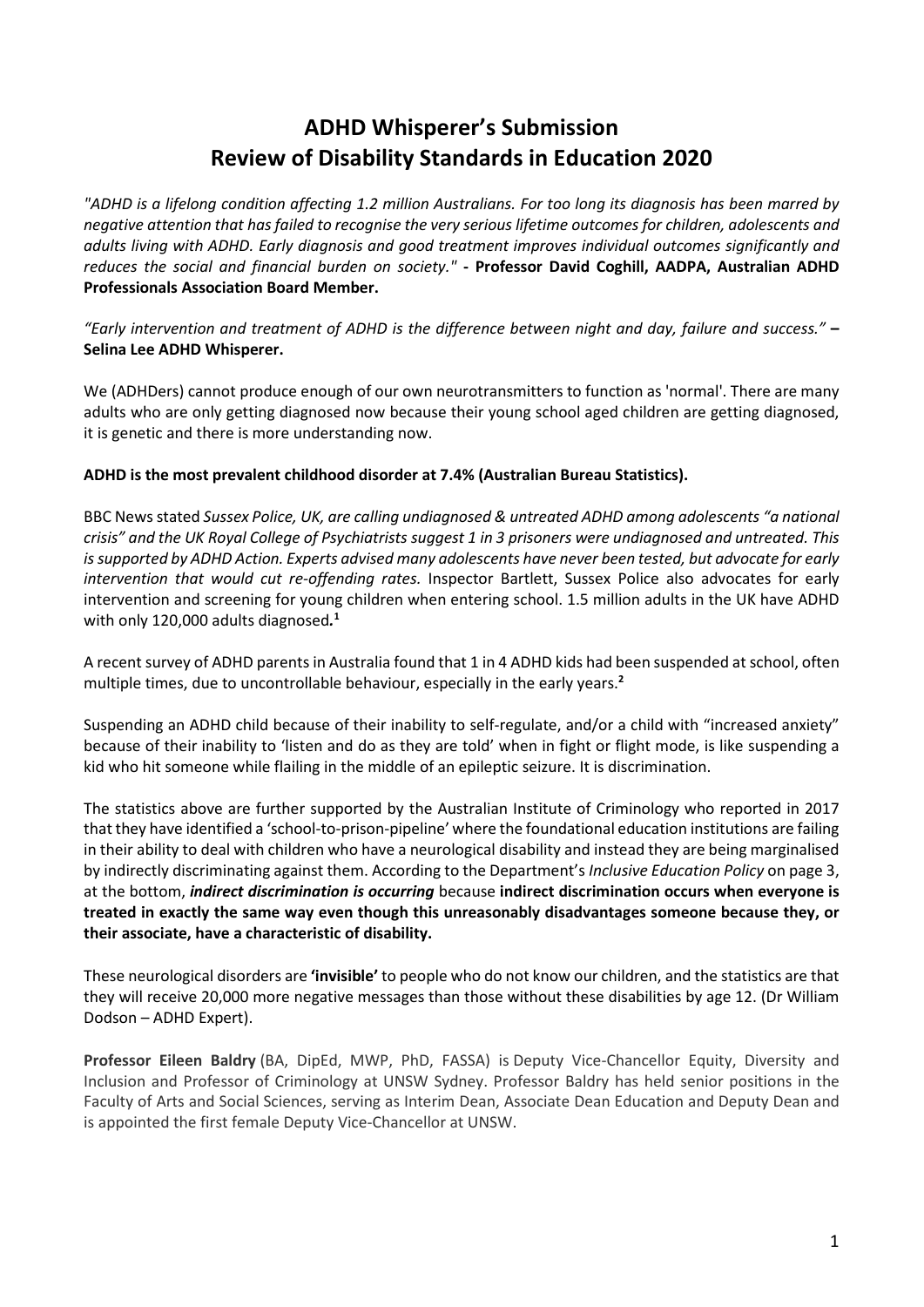Professor Baldry has taught social policy, social development and criminology over the past 30 years. Her research and publications focus on social justice and include mental health and cognitive disability in the criminal justice system; criminalised women and Indigenous Australian women and youth; education, training and employment for prisoners and ex-prisoners; homelessness and transition from prison; Indigenous justice; Indigenous social work; community development and social housing; and disability services.

Professor Baldry is a Chief Investigator on the Australian Research Council (ARC), NH&MRC, AHURI and other grants over the past 25 years. She has been involved in a voluntary capacity with a number of development and justice community organisations and is currently a Director on the Board of the Public Interest Advocacy Centre (PIAC).

Professor Baldry serves as Deputy Chair of the Disability Council NSW, whose role is to monitor the implementation of Government policy and advise the Minister and public authorities on emerging issues relating to people with disability.

The Division of Equity, Diversity and Inclusion at UNSW works with all staff and students across the organisation to achieve the 2025 strategy targets around gender equity, ensuring an inclusive environment for staff and students with disability, equity in student enrolments, providing a flexible inclusive workplace, ensuring that all campuses are safe and maintaining a culturally rich and diverse-inclusive University for all staff and students.

Professor Baldry was awarded the NSW Justice Medal in 2009 and, in 2016, was named in the AFR/Westpac 100 most influential women in Australia.

Professor Eileen Baldry further supports the above information and has previously shown this in her report presentation - 'Young People with Mental Health Disorders and Cognitive Disability in Juvenile Justice', presented at Reintegration Puzzle Conference, Russell S; Baldry E, 2016, 20 June 2016 - 22 June 2016.

**ADHD was re-categorised as a neurodevelopmental disability in 2013 and thus covered by the Disability Discrimination Act 1992**. This also means that it should be accessible to having its own funding much like the other neurological disorder of ASD (Autism Spectrum Disorder), which has extra support funding under an EAP (Education Adjustment Program) or IEP (Individual Education Program). ASD is given its own category even though it falls under at least 2 of the standard categories of neurological and or social and emotional issues.

Somewhere, someone has left ADHD off the list. This needs to be remedied ASAP and it is inconceivable to forget about, as it is causing the most disruption to the classrooms. The statistics from the ABS show that there are 2 children with ADHD in every classroom. Therefore, to remedy this indirect discrimination, everyone would benefit. I cannot understand how anyone can justify not providing for extra funding for ADHD both for the educators with professional development and for the students with ADHD getting the extra resources needed.

UK Research by psychologists found young adolescent ADHDers vulnerable to certain types of criminality. Professor Susan Young of UK ADHD Partnership stated *high rates of mental health problems in street gangs included ADHD. The Minister of Justice said it takes duty of care seriously and every new prisoner is given an assessment to detect ADHD. Research indicates more support is needed. Psychologists estimated costs of untreated ADHD in prisons to be 12 million GBP year*. **3**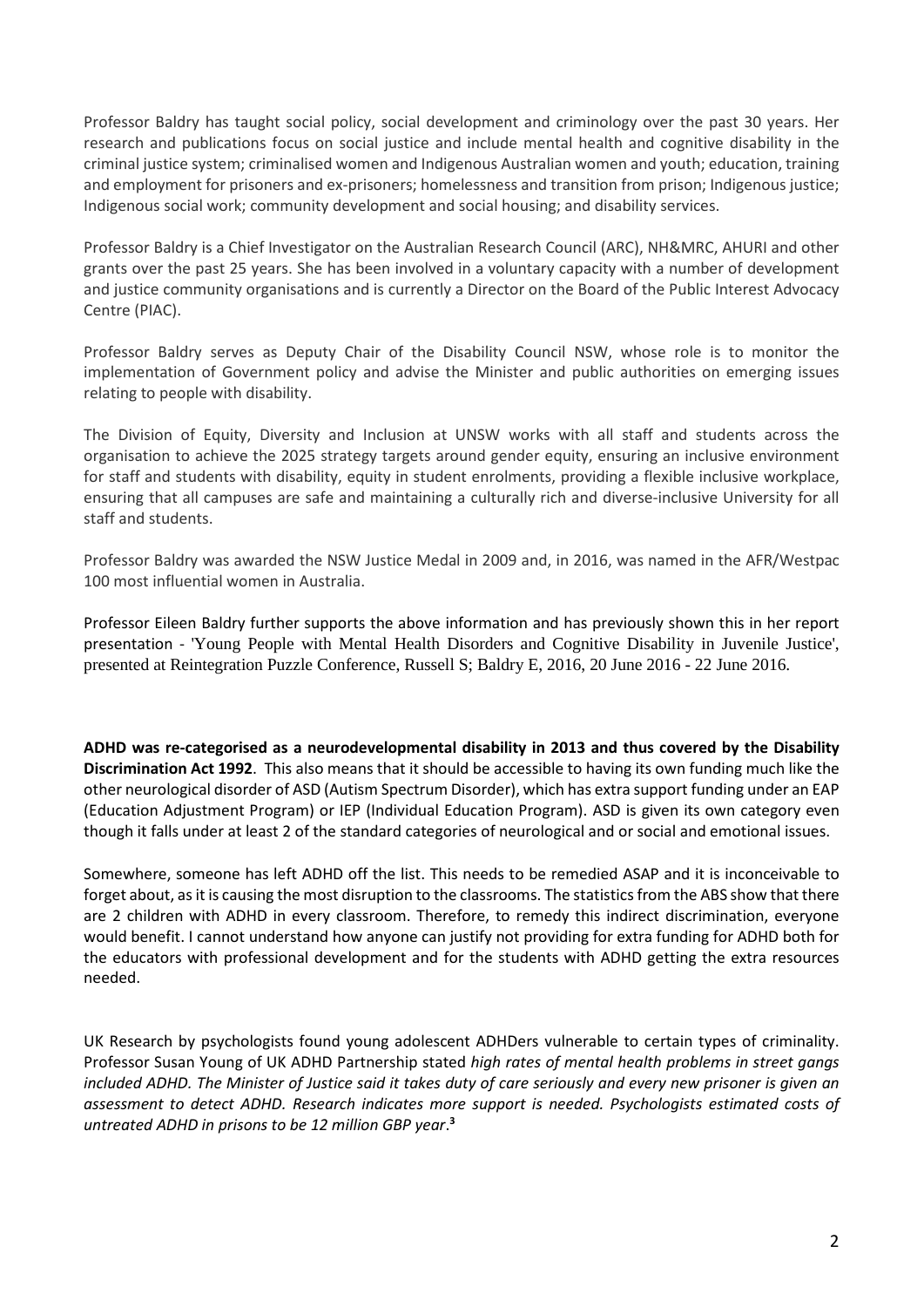BBC News reports that *depression & suicidal thoughts are significant symptoms of ADHD & that some patients are waiting 2 years for diagnosis & treatment. Fewer than 8% of adults with ADHD have a diagnosis.* Louise Theodosiou, Royal College of Psychiatrists states *ADHD is connected with higher rates of suicide, depression and mental health needs.* UK Department of Health and Social Care *states early intervention is essential in supporting anyone with ADHD. The National Institute of Clinical Excellence recently updated their guidance to make it easier for doctors to diagnose the condition.* Michelle Beckett says *ADHD needs to be a priority.*  Professor Marios Adamou of South West Yorks Partnership Foundation Trust states *GP's could be treating people for anxiety or depression, but the core condition of ADHD goes undiagnosed and untreated.***<sup>4</sup>**

Michelle Beckett, advocate of ADHD Action, diagnosed at the age of 44 years, stated that *45% of youth offenders and 30% of adults in custody have ADHD, undiagnosed and untreated. 25% of people with alcohol/substance misuse have untreated and undiagnosed ADHD. Yet ADHD is one of the most treatable conditions that exist. New England School of Medicine study found if people in custody with untreated and undiagnosed ADHD were treated, it can reduce re-offending rates by 32% to 41%*. **5**

## **REFERENCES:**

- 1. ADHD Action UK
- 2. [https://www.smh.com.au/education/caught-in-a-vice-why-one-in-four-students-with-adhd-has](https://www.smh.com.au/education/caught-in-a-vice-why-one-in-four-students-with-adhd-has-been-suspended-20190429-p51i7p.html)[been-suspended-20190429-p51i7p.html](https://www.smh.com.au/education/caught-in-a-vice-why-one-in-four-students-with-adhd-has-been-suspended-20190429-p51i7p.html)
- 3. <https://youtu.be/ROusDCOEZpk>
- 4. <https://youtu.be/ciIXNxBQi-U>
- 5. <https://youtu.be/iRHBffKLGFE>

If this condition is left undiagnosed and untreated it can be deadly \*(Andrew's Angels) <https://www.facebook.com/andrewsangels813/>and/ or<https://youtu.be/XbIkThcUkFA>

### **EARLY INTERVENTION & PREVENTION, RECOMMENDATIONS & REPORTS**

- **World Health Organisation (WHO) (2017),**
- **UNICEF Australia & Australian Child Right's Taskforce reported to the United Nations Committee on the Rights of the Child in Australia (November 2018),**
- **KPMG for Mental Health Australia (May 2018),**
- **Child Development in QLD Hospital & Health Services Act Now for a better tomorrow 2013 to 2020.**
- **Expert white paper on ADHD funded by Shire AG and European Brain Council (EBC)**
- **Australian Department of Health Annual Report 2017-2018**
- **Australian Department of Health Annual Report 2014-2015**

The above significant bodies have all conducted reports and recommended that more early detection, screening and intervention programs need to be implemented to progress and develop better outcomes for young people in Australia today.

Many recommendations came from these above reports and the overall consensus was to Act Now for a Better Tomorrow. Findings were, that investing in the early intervention and education of these issues would save lives. (and money).

The other significant findings were that by investing in the early detection and intervention of these mental health disorders and issues would also save investment in other areas of societal issues.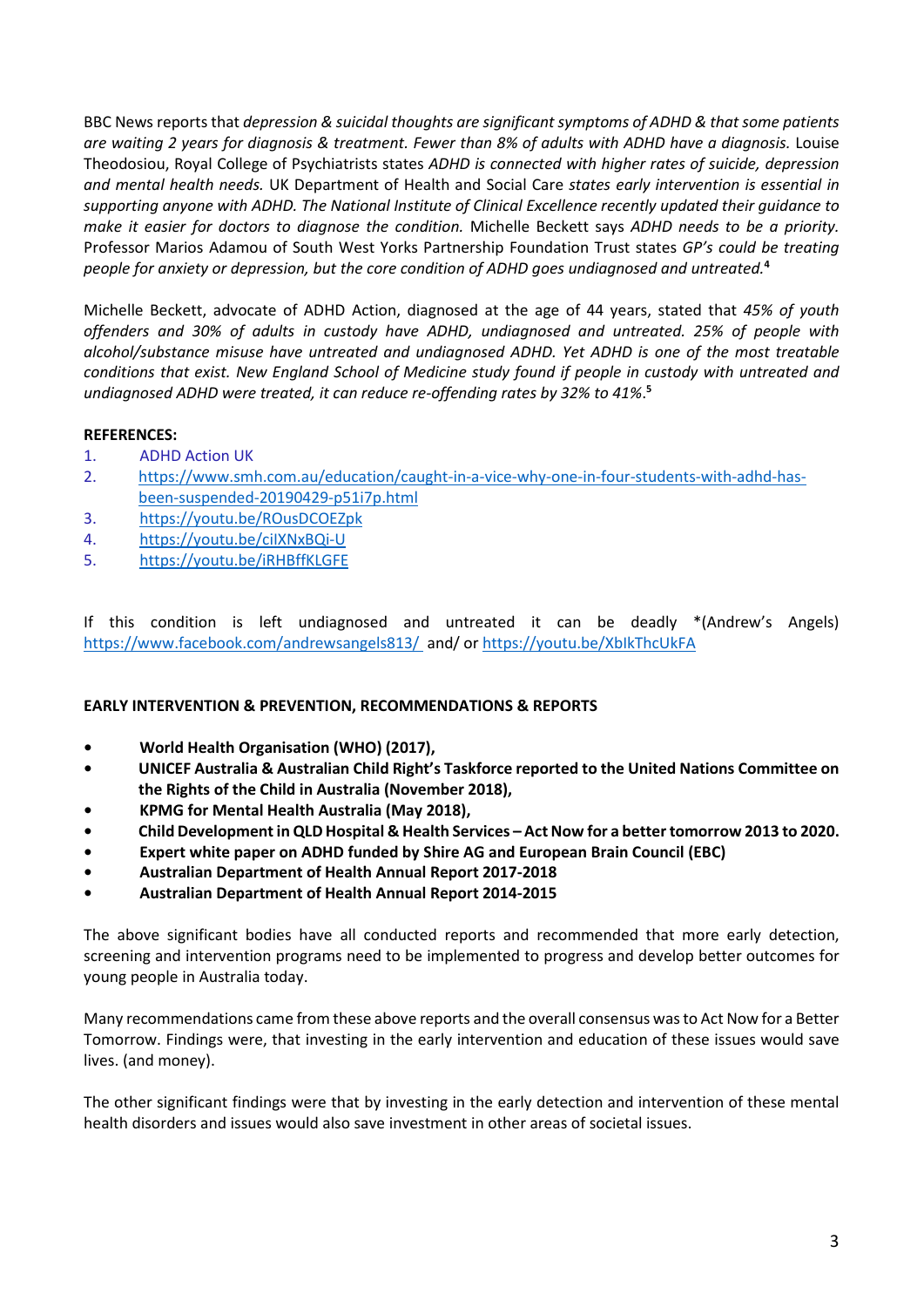## **STATISTICS & REPORTED INFORMATION**

- 6.4 million American children 4-17 years have been diagnosed with ADHD.
- Average age of ADHD diagnosis in America is 7 years old.
- Age when symptoms of ADHD typically first appear 3-6 years old.
- 6.1% of American children are being treated for ADHD with medication.
- 42% increase in diagnoses over the past 8 years. (Adults are in this region too)
- Males are 3 x more likely to be diagnosed than females.
- 12.9% of males in America will be diagnosed with ADHD.
- 4.9% of females in America will be diagnosed with ADHD.
- Increased risk of ADHD if living below the poverty line. (Cost of meds?)
- From 2001 to 2010, ADHD among non-Hispanic black girls increased by 90%.

American Psychiatric Association (APA) says 5% of American children have ADHD. Centre for Disease Control (CDC) puts the number at 11% of children 4-17 years have ADHD. That is an increase of 42% in 8 years. 2003: 7.8%, 2007: 9.5%, 2011: 11%

### American cost:

\$14,576 of ADHD per person = yearly cost to Americans of \$42.5 billion.

## Cost include:

- education including extra tuition or lost property, uniforms and books.
- loss of work due to looking after suspended child or medical appointments.
- juvenile justice costs.
- healthcare including allied healthcare like speech pathologist, counselling, psychology, occupational therapy, incontinence clinics, paediatrician appointments, medication, etc.

### Comorbid conditions contribute to cost and suffering too.

**Reference:** 2005-2017 Healthline Media. from the ADD Resource Centre, Inc. USA.

## **WHO - Adolescent Mental Health Report** (dated 18 September 2018)

- 1 in 6 people are aged 10-19 years.
- Mental health conditions account for 16% of global burden of disease & injury in people 10-19 years.
- 50% of all mental health conditions start by 14 years, but most go undetected and untreated.
- Globally, depression is one of the leading causes of illness & disability among adolescents.
- Suicide is the 3rd leading cause of death in 15-19 years olds. (19=adult)
- Mental health promotion and prevention are key to helping adolescents thrive.
- Worldwide, it is estimated 10-20% of adolescents experience mental health conditions, yet these remain underdiagnosed and undertreated.
- Childhood behavioural disorders are the 6th leading cause of disease burden among adolescents.
- ADHD is the most common childhood condition.
- It is estimated that 62,000 adolescents died in 2016 as a result of self-harm.
- Suicide attempts can be impulsive or associated with a feeling of helplessness.
- Worldwide, the prevalence of heavy episodic drinking among 15-19 year olds was 13.6% in 2016.
- It's estimated that 5.6% of 15-16 year olds had used cannabis at least once in preceding year of 2016.

WHO advocates and recommends promotion of mental health conditions and education as well as prevention activities including school based prevention programmes for mental health conditions and education of staff to assist in detection of mental health conditions. WHO emphasises the importance of early detection and provision of evidence-based interventions for mental health disorders in schools.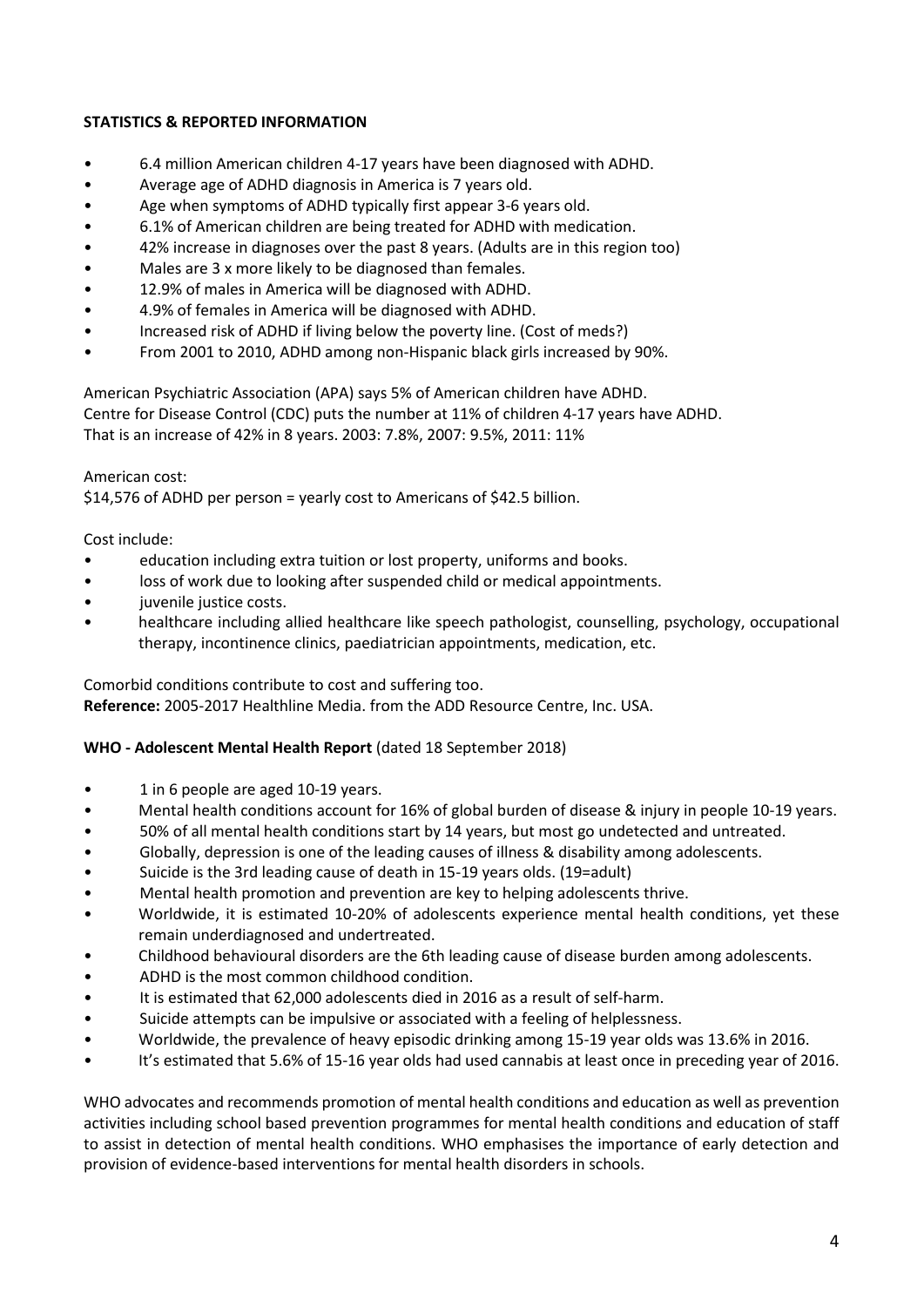WHO's report aims to assist governments in responding to the health needs of adolescents in their countries, including mental health. It emphasises the benefits of actively including adolescents in developing national policies, programmes and plans.

**Reference:** The Global Accelerated Action for the Health of Adolescents (AA-HA!): Guidance to support country implementation published by WHO in 2017.

\*\*\* WHO's Mental Health Action Plan 2013-2020 is a commitment by all WHO member states to take specific actions to promote mental well-being, intervention or prevention of mental health disorders, provide care, enhance recovery, enhance treatment, promote human rights and reduce the mortality, morbidity and disability of persons with mental disorders, including adolescents.

## **BEYOND BLUE STATISTICS Mental Health & Suicide Overall numbers**

- 1 in 7 Australians will experience depression in their lifetime.
- Aboriginal & Torres Strait Islander people are twice as likely to die by suicide than non-indigenous Australians in 2016 with a rate of 23.8 per 100,000 compared to 12.3 per 100,000 non-indigenous people. 32.5% of Aboriginal & Torres Strait Islanders experience mental health issues.
- Culturally & Linguistically Diverse Communities were found to have a higher incidence of poorer mental health issues and early intervention was lacking.
- Youth 50% of all lifelong mental health problems begin before the age of 14 years old.
- Suicide continues to be the biggest killer of young Australians.
- Over 75% of mental health problems occur before age 25.
- 1 in 7 young people aged 4-17 years experience a mental health condition in any given year.
- 13.9% of children 4-17 years met criteria for a diagnosis of mental health disorder in last 12 months.
- 1 in 10 12-17 year olds will self-harm, 1 in 13 will seriously consider a suicide attempt, 1 in 40 will actually attempt suicide.
- 6.9% of 4-17 year olds had suffered anxiety disorder in past 12 months.
- Young people are less likely than any other age group to seek help.
- 31% of young women & 13% young men with mental health problems sought help.
- Almost 1/5th of all young people aged 11-17 years experience high or very high levels of psychological distress.
- 1 in 10 of 12-17 year olds have engaged in self-harm.
- Suicide is responsible for 1/3 all deaths in 14-25 year olds. (young adults)
- Suicide rates among young people are at the highest they've been for over a decade.

**Reference:** Beyond Blue Website showing statistics they released early 2019.

### **CHILD DEVELOPMENT IN QLD HOSPITAL & HEALTH SERVICES ACT NOW FOR A BETTER TOMORROW 2013-2020**

**page 10 –** lists a spectrum of neurologically-based disability which includes ADHD and is based on the WHO's International Classification of Function.

Specifically, it states *"The timing of early experiences are important in shaping a child's development, & children are both vulnerable to risks & responsive to protective factors throughout the early years & into adulthood. The course of a child's development can be altered through effective interventions that change the balance between the risk factors and protective elements within a child's environment, thereby shifting the odds in favour of more adaptive outcomes."*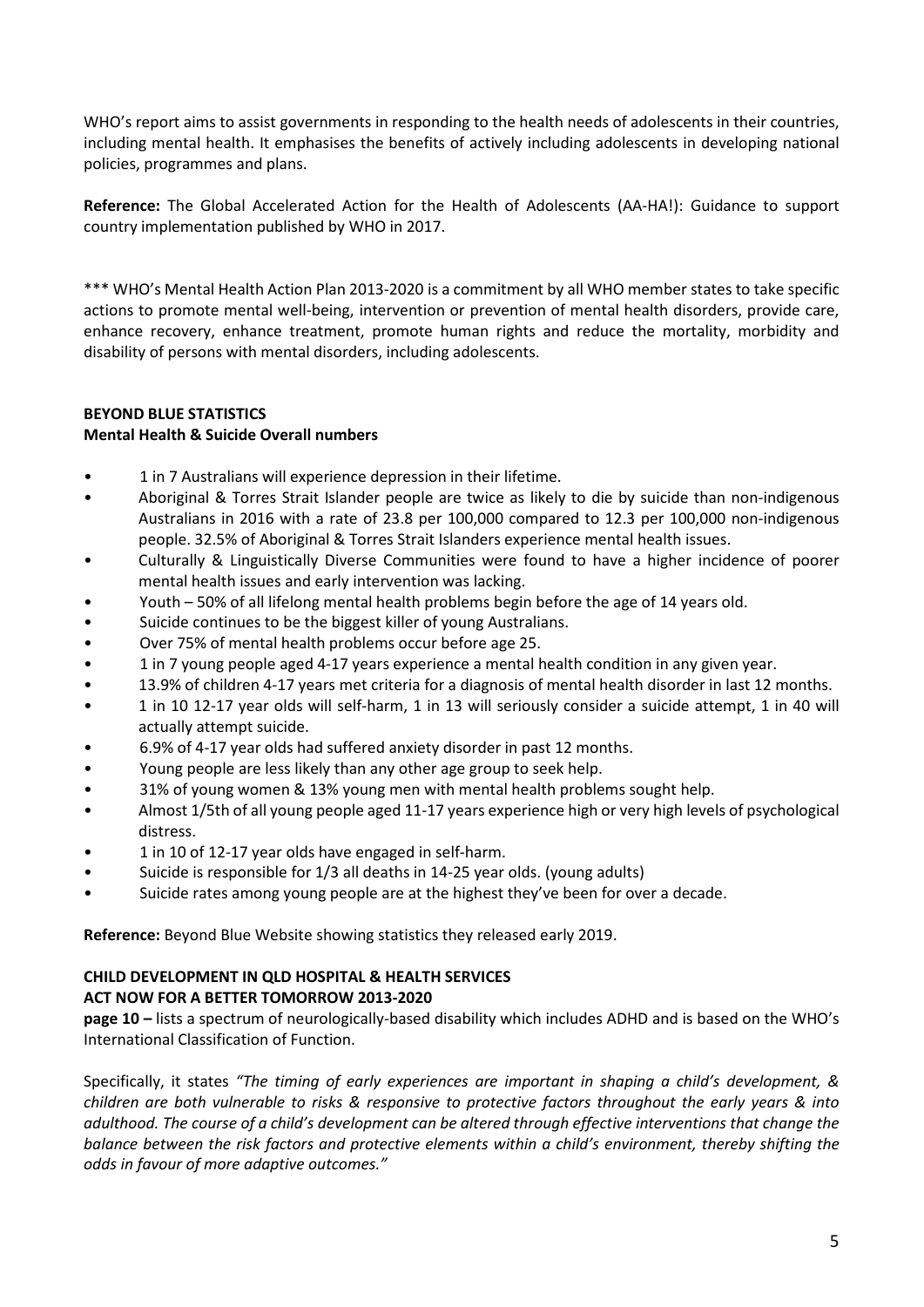The report goes on to state on **page 18** details about the Prevalence of Developmental Disability.

It states, *"Developmental Disability is a relatively high incidence disability category, with many sources citing rates about 15% (or 1 in 6) of the paediatric population."…*

*…"Impairments in 1 area of development are frequently accompanied by impairments across other developmental domains."…"Comorbidity is the rule, not the exception. While there is evidence that there is growing demand for services for children with neurodevelopmental disorders, it is also recognised that paediatric care providers tend to under-identify children with developmental concerns.*"

*"The Australian Early Development Index (AEDI) is a population measure of children's development as they enter school. It was rolled out by the Australian Government in 2009, and was repeated in 2012."….* 

*…"The AEDI data indicates that, while the majority of Queensland's children are developmentally on-track, a significant proportion of children are identified by their teachers as developmentally vulnerable in the first year of formal schooling. Over 26% (26.2%) of Queensland's children were identified in 2012 as vulnerable (>10th percentile) by their classroom teacher in one or more developmental domains, and nearly 14% (13.8%) were identified as vulnerable in 2 or more domains. This is in addition to the 4.9% of children already diagnosed with an intellectual or physical disability."* 

## **page 20 – 8.3** Prognosis & impact on our community

It states *"Among all the social determinants of health, Early Childhood Development (ECD) is the easiest for societies' economic leaders to understand because improved ECD not only means better health, but a more productive labour force, reduced criminal justice costs, and reductions in other strains on the social safety net. National and international fiscal and monetary institutions need to recognise that spending on ECD is an investment and incorporate it into policy accordingly (WHO)"*

### **THIS IS ESPECIALLY TRUE OF THE DEBILITATING AND SIGNIFICANT NEUROLOGICAL DISORDER OF ADHD AND MUST INCLUDE EXTRA SUPPORT AND FUNDING FOR THIS DISABILITY.**

*"Key health bodies across the world including the World Health Organisation (WHO), identify early child development as being a key social determinant of health & wellbeing across the lifespan. Early childhood is the time during which a child's central nervous system can be shaped to ensure optimal life outcomes across all developmental domains (physical, language/cognition, social/emotional)."* 

"*The outcomes for children identified as having developmental difficulties are variable and depend on a range of factors, including: the quality of their immediate & wider social & physical environments; the quality & accessibility of evidence-based early intervention services; and the specific characteristics of the developmental difficulties experienced by that child."*

### **KPMG & MENTAL HEALTH AUSTRALIA REPORT – INVESTING TO SAVE**

**Mental Health Australia** [https://mhaustralia.org](https://mhaustralia.org/) released an 80-page report in May 2018.

The first part of Executive Summary reads *"This report presents the economic case for continued mental health reform. It highlights opportunities for governments and employers to generate more significant returns on their investment in mental health, focussing on a small number of targeted, practical interventions where the evidence base on "what works" is strong".* **THIS MUST INCLUDE THE DEBILITATING AND SIGNIFICANT NEUROLOGICAL DISORDER OF ADHD.**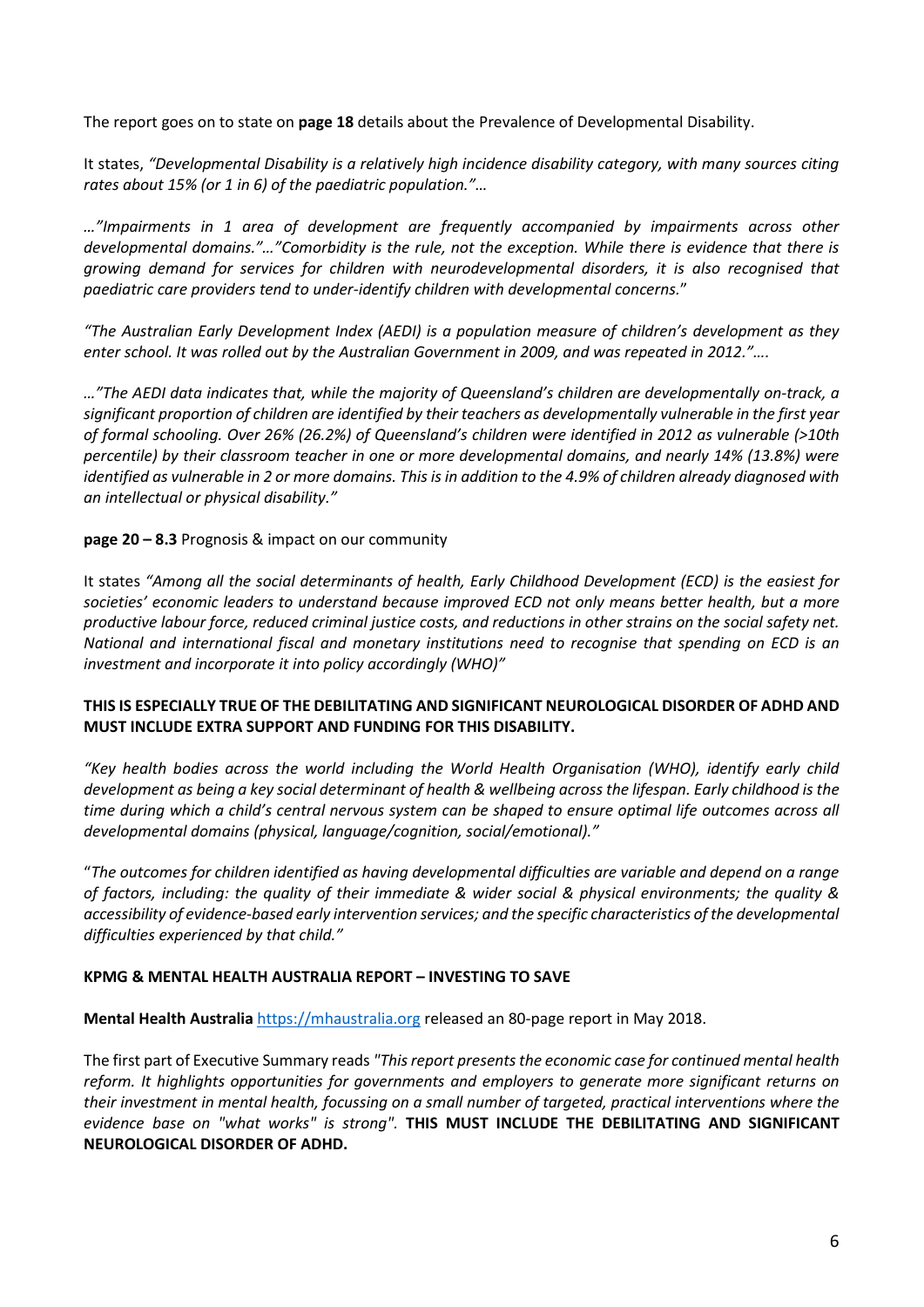Stimulant medication is one of the most tested and reliable medications and has been proven to work and has been used for over 80 years. Yet it is unable to be prescribed and help our young students in education with ADHD if they cannot get the extra support and help, as all it does is keep the myth and stigma going when people with disability cannot get the help they need.

#### **THE ECONOMIC BENEFITS FOR AUSTRALIA OF INVESTMENT IN MENTAL HEALTH REFORM.**

This report produced numerous recommendations.

#### **Recommendation 3 – invest in promotion, prevention & early intervention.**

*"There is widespread recognition across the health and social services sector that investment needs to shift away from the acute or crisis responses & towards prevention and early intervention."* **THIS MUST INCLUDE THE DEBILITATING AND SIGNIFICANT NEUROLOGICAL DISORDER OF ADHD.**

## **THE CHILDREN'S REPORT TO THE UNITED NATIONS COMMITTEE ON THE RIGHTS OF THE CHILD BY AUSTRALIAN CHILD RIGHT'S TASKFORCE AND UNICEF AUSTRALIA. – NOVEMBER 2018**

### **Chapter 7 – page 41 – Disability, health and welfare**

It states*…. "As discussed throughout this report, children with disability and their families face entrenched rights abuses, including structural barriers to inclusion, high risks of violence and abuse, high rates of removal from families, poorer educational outcomes, and high risk of contact with the youth justice system. This situation is both amplified and facilitated by barriers to receiving adequate disability services and mainstream support. During the national consultation, a child living with chronic illness and disability said:* 

*"Every child is supposed to be able to have the same opportunities as every other child. And if for some reason they can't, maybe because they have a special condition, then it is the job of the government to support that child so that they can still have the same opportunities."* **THIS MUST INCLUDE THE DEBILITATING AND SIGNIFICANT NEUROLOGICAL DISORDER OF ADHD.**

*"However, access to early intervention for children with disability and developmental delay is being compromised in the transition to the National Disability Insurance Scheme (NDIS); with particular concerns regarding the limited capacity and funding for outreach and early intervention supports for already vulnerable cohorts of children."* 

#### **Recommendation:**

*"That the Australian Government:* 

*62. Allocate funding for information and support for families of children with disability and developmental delay to connect with early intervention services;"* **THIS MUST INCLUDE THE DEBILITATING AND SIGNIFICANT NEUROLOGICAL DISORDER OF ADHD.**

*"70. ensure the availability of diagnosis and support services for children with suspected or actual cognitive and/or mental health impairments,….. through early referrals via government-provided services (i.e., schools, health care, child protection services, youth justice)."*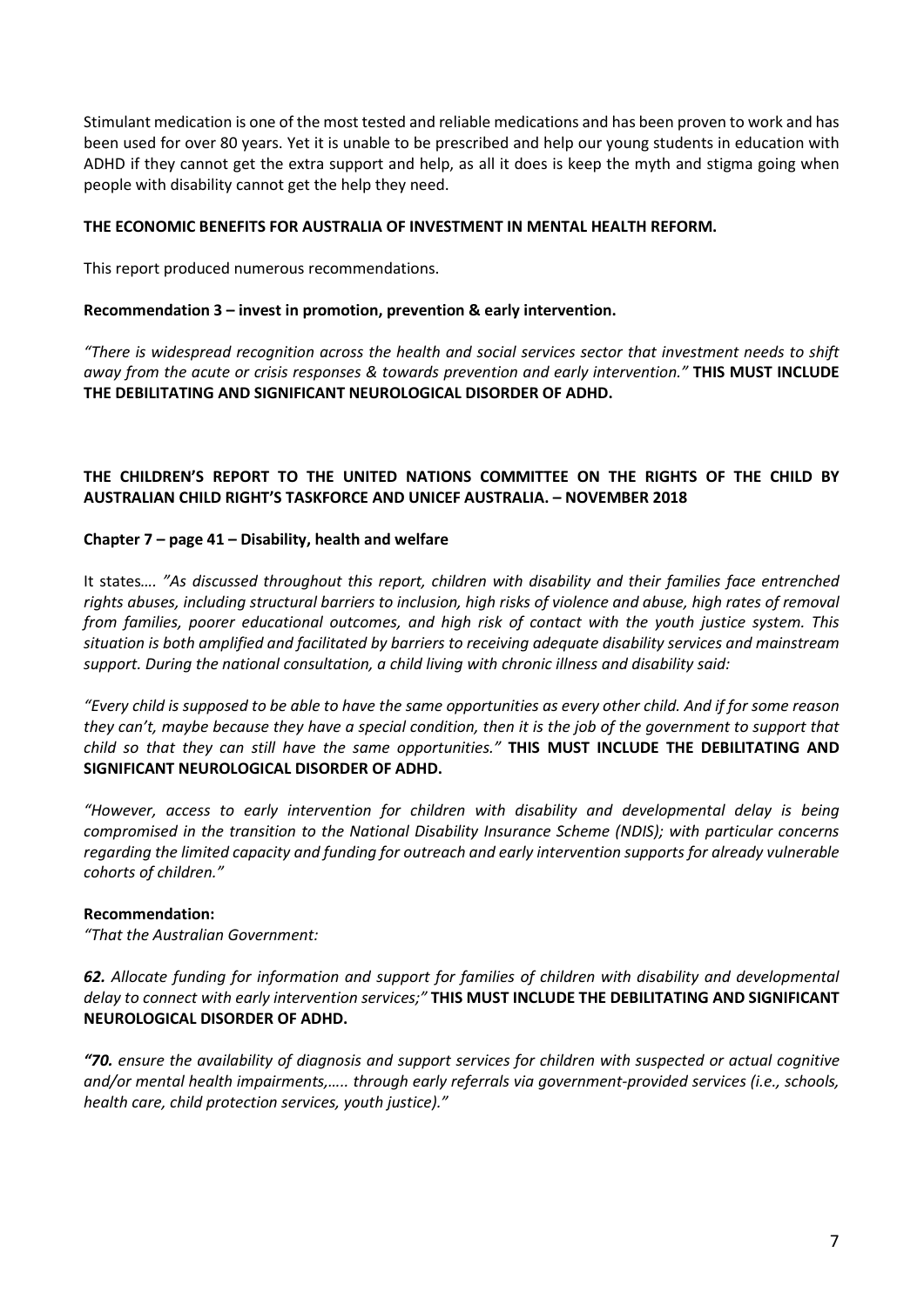## **Chapter 8 – page 51 – Education**

*"The Centre for Policy Development has identified that the current framework of Australian schooling, including the way schools are provided, resourced and regulated, is showing serious signs of dysfunction. School funding has lacked transparency and coherence, and expenditure on educational institutions as a percentage of GDP, of all levels combined, is below the OECD average. Australia is drifting from an ambition to provide high quality and accessible education for all children."* 

## **Recommendations:**

That the Australian Government:

**80***. ensure the right to quality and inclusive education for all children is legally protected across all Australian jurisdictions;* 

*81. Resource a national study to better understand the drivers of student disengagement and how it can be effectively and systematically measured in schools." THIS IS BECAUSE ADHD IS DISMISSED, UNDIAGNOSED, UNTREATED AND THEY ARE PUSHED THROUGH TO THE SCHOOL-TO-PRISON-PIPELINE.* 

### **8.3 INCLUSIVE EDUCATION FOR CHILDREN WITH DISABILITY**

According to the Australian Bureau of Statistics, 7.7% of all children and young people aged 0–24 years in Australia have an identified disability. There is evidence of a rise in segregated delivery of education, including specialist schools and specialist classes where children with disability are isolated from their peers. From 1999 to 2013, the number of schools in Australia increased by 3%, while the number of special schools increased by 17% over the same period. This is contrary to international practice, where there is a clear shift in favour of mainstreaming education, and against the recommendations of the Children's Committee; the Committee on Economic, Social and Cultural Rights; and the Committee on the Rights of People with Disabilities. During the national consultation, a high school student in Mount Gambier, regional South Australia, reflected:

*"When it comes to people who do have disabilities, they're put in whole different entire classes. They're not with any of us other students. And they get bullied for it, because of the fact that they're now away from us, and that they can't be in the same rooms as us, and they're now being shifted to another part of the school. A whole area to themselves where they can't be with us. "* 

While states and territories have developed policies that support inclusive practices, there is no single nationally accepted definition of inclusive education. Inconsistent practices between systems, sectors and individual schools impede the ability to track the academic progress of students with disabilities; in particular, those with intellectual or cognitive disabilities. The education system has been described as 'awash with low expectations and standards' that limit opportunities for students with disabilities.' **THIS INCLUDES THE DEBILITATING AND SIGNIFICANT NEUROLOGICAL DISORDER OF ADHD BEING IGNORED, DISMISSED AND NOT SUPPORTED THEREFORE INDIRECTLY DISCRIMINATING AGAINST THOSE WITH THIS DISORDER.**

**Recommendations:** That the Australian Government:

**87.** Ensure the adoption of a standard definition of inclusive education and develop a system for consistently measuring and reporting academic progress and outcomes for students with special educational needs across all Australian jurisdictions; **THIS MUST INCLUDE THE DEBILITATING AND SIGNIFICANT NEUROLOGICAL DISORDER OF ADHD.**

**88.** Develop a National Inclusive Education Action Plan that specifically identifies current inadequacies in funding, allocates sufficient funding, sets appropriate benchmarks, targets and goals, and increases school accountability for the academic progress of children with disabilities. **THIS MUST INCLUDE THE DEBILITATING AND SIGNIFICANT NEUROLOGICAL DISORDER OF ADHD.**